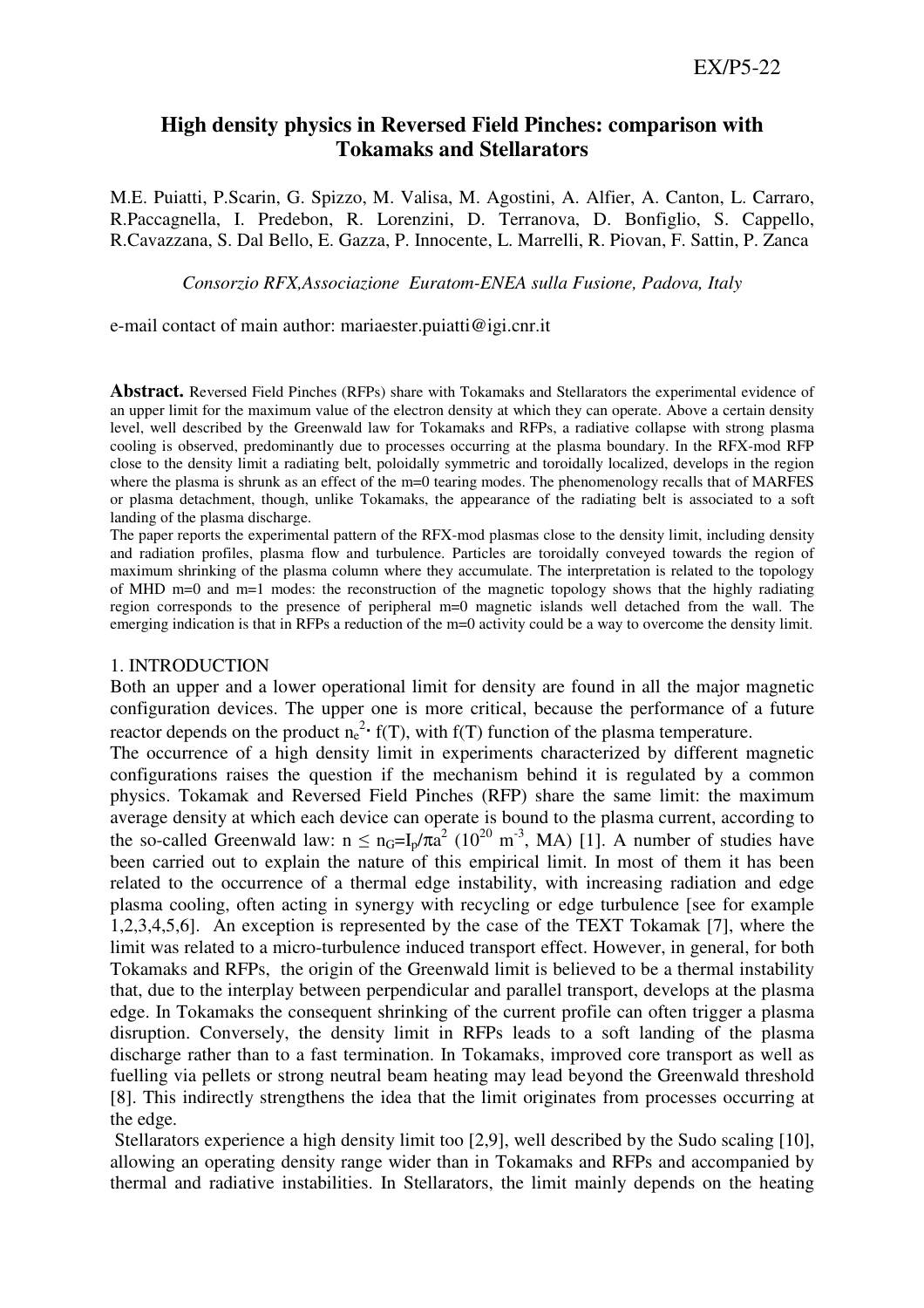power and magnetic field strength and it is attributed to a central impurity accumulation with consequent temperature collapse or to a detachment process induced by impurity radiation. However, the impact on plasma equilibrium is less strong than in Tokamaks, and therefore the discharge does not disrupt. Indeed, a peculiar feature in the case of Stellarators is that the temperature collapse can recover, resulting in radiation oscillations and plasma jumping in and out from a state of equilibrium (the so-called 'breathing' discharge, [2]).

This paper gives a complete experimental pattern of the high density discharges in the RFP device RFX-mod, discussing the common aspects and the peculiar features of the RFP when compared to the other magnetic configurations.

# 2. EXPERIMENTAL FINDINGS **2.1 General phenomenology**



*Fig.1: Greenwald plot for RFX-mod*

In the RFP device RFX-mod  $(R = 2m, a=0.459m)$ the improved control of the magnetic boundary [11], based on a system of 192 feedback controlled saddle coils, allowed the avoidance of the severe plasma-wall interaction (PWI) phenomena that in the previous device RFX at high density led to carbon blooming and fast termination of the plasma discharge [12].Yet, the maximum density is still limited to the Greenewald value, as shown in fig.1, where plasma currents from 0.4 to 1.5 MA

are included. At high density the database is still limited for the highest currents. One reason is that

in RFX-mod the best performance is obtained in the Quasi Single Helicity (QSH) regime, where the MHD spectrum is dominated by a single m=1, n=-7 mode [13]. Presently, QSH are spontaneously obtained at high current for densities well below the Greenwald limit. However, even in Multiple Helicity (MH) regimes, where a large spectrum of m=1 modes resonates inside the q=0 surface, an objective difficulty has been found in sustaining high densities at high current. As the plasma density in RFX-mod is basically sustained by the graphite wall recycling, this difficulty could be ascribed to a wall conditioning/fuelling problem rather than to a more strict density limit at high current.

Independently of the plasma current, when the density increases approaching the Greenwald value, due to plasma cooling and resistivity increase the toroidal flux decreases, resulting in a shrinking of the current profile and soft decrease of the plasma current.

As already reported for RFX [12], due to the deformation of the Last Close Flux Surface (LCFS) induced by the MHD m=1 mode coherent superposition (LM, Locked Modes), the PWI is not toroidally symmetric, and this can be an important factor in determining the plasma behaviour at high density. It has to be mentioned that the non-linear interaction between the m=1 modes generates an m=0 perturbation, as the coherent phase relation between m=1 modes propagates to the m=0 too. On RFX-mod the LM has been put into rotation according to a scheme dubbed Virtual Shell + Rotating Perturbation [14]. This offers the practical advantage of dragging the LM (and consequently the m=0 perturbation) all around the torus, allowing the plasma to be diagnosed by all the diagnostic systems placed at different toroidal positions.

### **2.2 Radiation pattern**

For a plasma discharge at  $n/n<sub>G</sub> = 0.8$ , Fig. 2b shows a toroidal section of the whole 3D total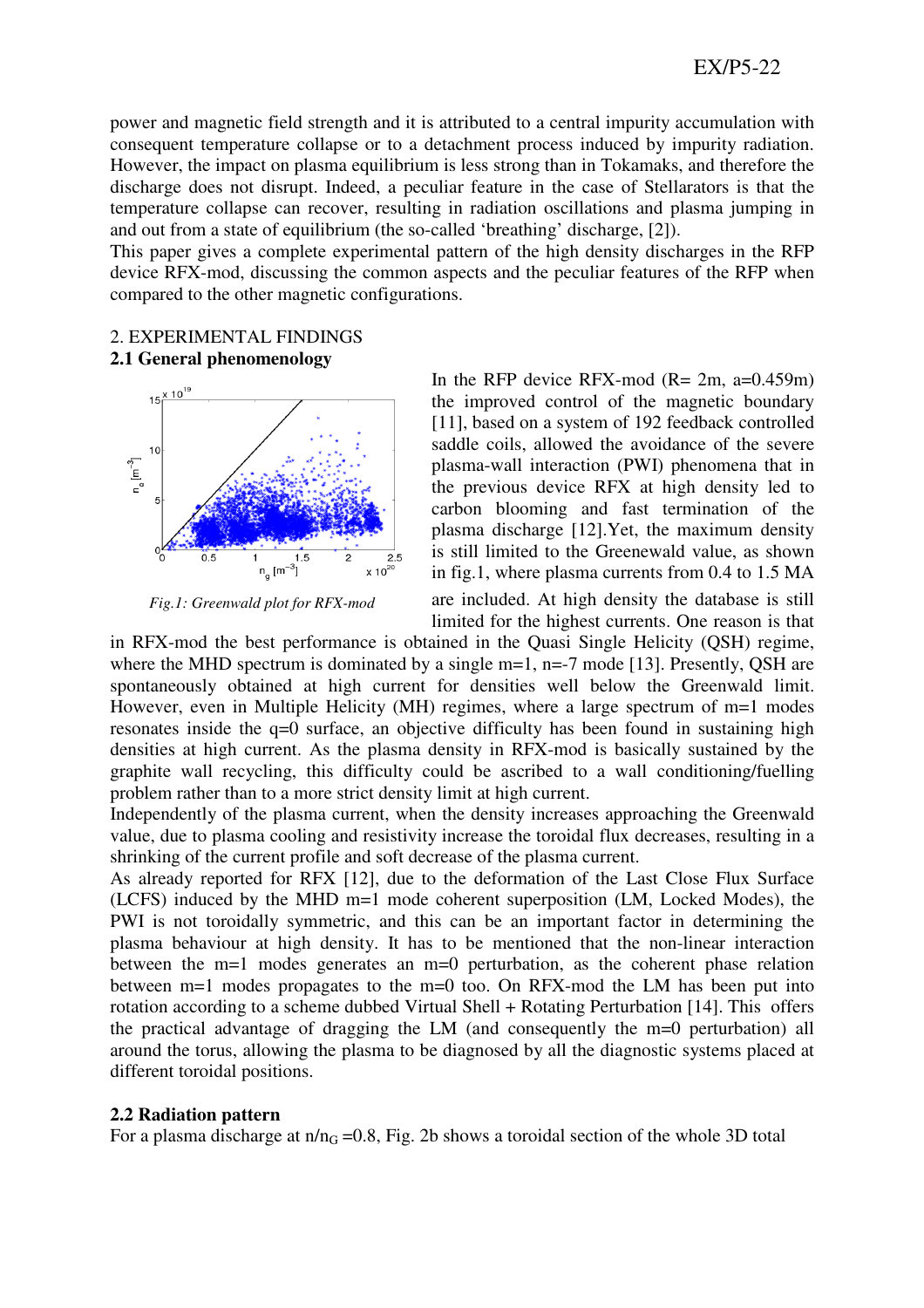

*Fig.2 As a function of the toroidal angle: (a) local displacement* δ 0 *(red) and flow (blue) (b) total radiation (c) OIV and OVI emissivities* 



*Fig. 3: edge radial profile of Te corresponding with (red) and w/o (blue) radiating belts* 

1.4 1.6 1.8 2.0 2.2 2.4 2.6

 $R(m)$ 

 $(0, 0.6)$ 

 $0.4$ 

 $0.2$ 

 $0.0$ 

 $-0.2$ 

 $-0.4$ 

 $-0.6$ 

z (m)

system, compared with the local displacement from the wall of the m=0 perturbation  $\delta^0$  (fig. 2a, red curve). In the plot, the abscissa represents the toroidal angle of the diagnostic with respect to the instantaneous position of the LM ( $\Phi_{\text{lock}}$ ). Most of radiation is toroidally localized in a belt about  $30^0 - 90^0$  wide, corresponding to the region where the LCFS deformation due to the m=0 pertubation induces a shrinking of the plasma. The same toroidal asymmetry is not observed at lower densities, with  $n/n<sub>G</sub>$  $< 0.4$ .

emissivity map, as obtained by the tomographic bolometry

An example of oxygen line intensity ratio behaviour is shown in fig. 2c. As the total radiation, the O VI (Li-like) and O IV (boron-like) line intensities increase at an angle displaced by  $\sim 100^0$  from the LM. This implies, rather than a strongly recombining plasma, a widening of the radial region at low temperature (20-40 eV) where these ions mainly emit. Measurements from Thomson scattering confirm this indication (fig. 3) [15].

On the poloidal plane, the radiative region at high density is nearly symmetric, and forms a quite broad belt (radial extension  $\sim$  10-20 cm, 1/3 of the plasma radius, fig. 4b) where the plasma shrinks. In the other toroidal regions, the plasma radiation is poloidally asymmetric, peaked towards the outer part of the torus, where the PWI is stronger, and localized in a narrow layer ( $\sim$  5cm, fig. 4a).

### **2.3 Density behaviour**

1.4 1.5 1.8 2.0 2.2 2.4 2.6

 $R(m)$ 

In discharges approaching the Greenwald limit an increase of the electron density line-integrated signal is also observed, toroidally shifted by  $100^0$  with respect to the transit of the LM, i.e. where the plasma shrinks (fig. 5b, showing the inverted density profiles obtained from a multichord

(MW/m

5.60

 $0.00$ 



The increase of density corresponds to a radial profile externally peaked (see fig. 5b),



 $(WW/m^3)$ 

40

1.70

 $0.00$ 

 $\binom{p}{0.6}$ 

 $0.4$ 

 $0.2$ 

 $0.0$ 

 $-0.2$ 

 $-0.4$ 

 $-0.8$ 

ĵ

reaching at the edge a value about twice than in the core. It is worth noting that the radial extension of the density peak is of the same order of the radiation. A possible explanation for this toroidal accumulation of density comes from the plasma flow measurements, discussed below.

It has to be recalled that the data reported here refer to discharges where a rotating perturbation was externally applied to rotate the m=0 and allow the observation with all the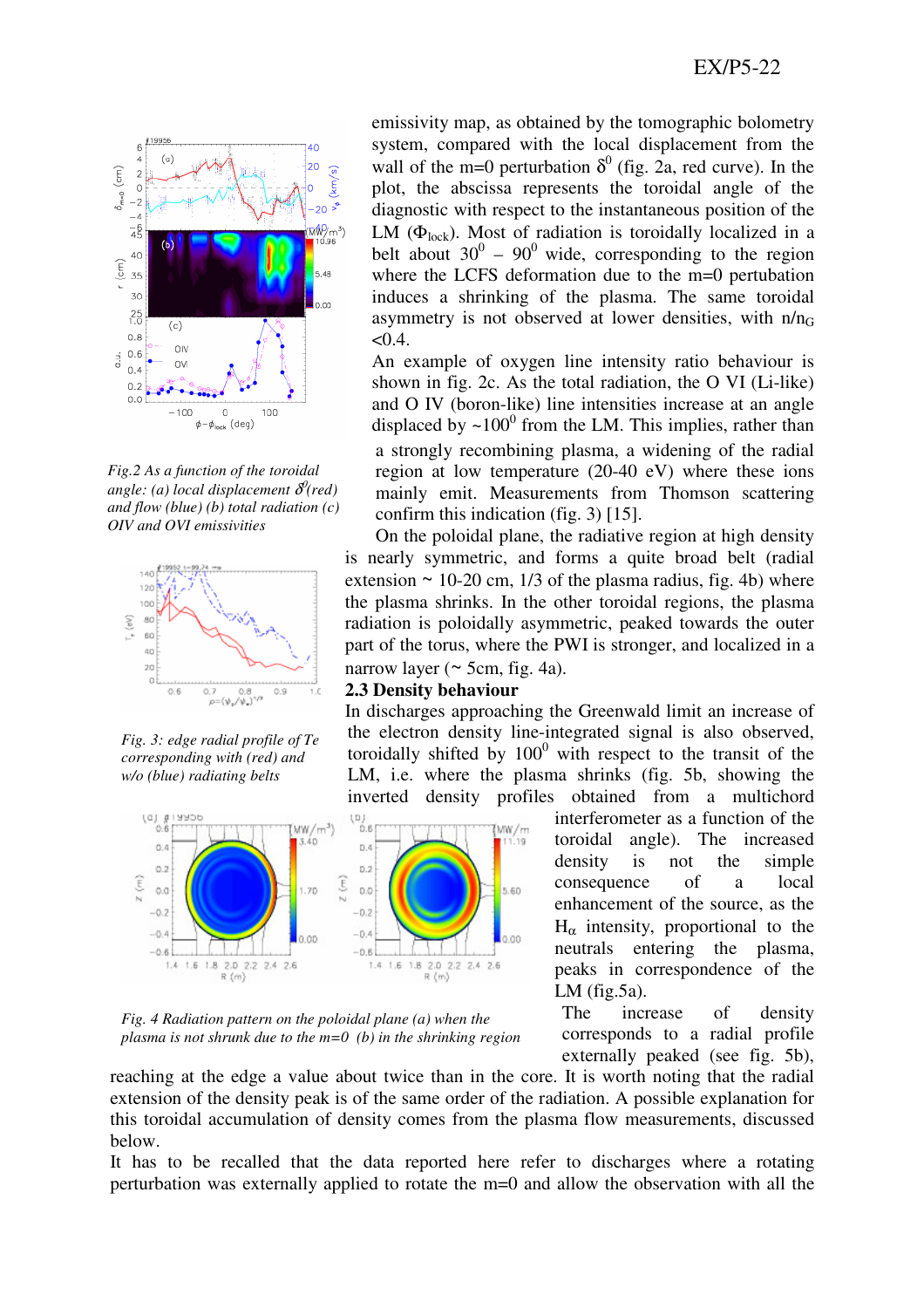diagnostic systems. However, high density plasmas without rotating perturbation showed the same global behaviour and also in that cases radiating belts corresponding to plasma shrinking were observed.



*Fig. 5: H*α *emissivity and m=1 perturbation (a) and electron density radial profiles (b) vs. the toroidal angle* 

#### 3. THE ROLE OF THE EDGE FLOW AND TRANSPORT

The plasma toroidal velocity at the edge has been measured by a Gas Puffing Imaging (GPI) diagnostic as a function of the electron density [16]. In principle, this is not properly the plasma velocity, but the velocity of the density fluctuations evaluated from a cross correlation technique applied to the He I line emission. However, the fluctuation velocity has been found consistent with the **E** x **B** drift obtained from the plasma potential gradient [17,18], and can therefore be identified with the plasma velocity writing  $\mathbf{v} \sim (\mathbf{E} \times \mathbf{B})/\mathbf{B}^2$ . The diamagnetic term in the momentum balance equation  $E_r = (\nabla p_i)_r / (en_i) - (\mathbf{v} \times \mathbf{B})_r$  (p<sub>i</sub> plasma pressure) has been experimentally determined at the edge from the  $T_e$  and  $n_e$  profiles obtained from the intensity ratio of He I lines (and assuming

 $T_i=T_e$ ), and has been found to be negligible. Therefore, taking into account that in a RFP at the edge  $B \sim B_{\Theta}$ , the toroidal velocity can be considered as  $v_{\Phi} \sim E_r/B_{\Theta}$ , where the negative sign of  $v_{\Phi}$  corresponds to an inward  $E_r$ . The  $E_r$  behaviour as a function of the electron density is plotted in fig. 6 for two currents. Data in the plot refer to the region where the LCFS does not intercept the wall, i.e. where plasma shrinks and radiating belts are observed. For each current,  $E_r$  decreases with density up to a sort of 'saturation' level, reached at n/n<sub>G</sub>~ 0.4, the same value above which the radiating belts are observed. The decrease of the electric field at high density can be associated to a decreased rate of Finite Larmor Radius (FLR) losses, due to the lower temperature and to the higher viscous effect associated to the charge exchange processes [19]. In the region where the magnetic field lines, intercepting the wall, directly hit against it, the local Er depends on the loss rate of electron and ions, determined by the sign (inwards or outwards) of the radial magnetic field. In that region the sign of E<sup>r</sup> , and therefore of  $v_{\Phi}$ , is determined by the local B<sub>r</sub>. Fig. 2a shows that when the  $\delta^0$  derivative becomes negative and the radial magnetic field is positive (outwards) [20], the toroidal velocity changes sign, while it reverts negative as  $B_r$  changes sign. The same behaviour is also shown



*Fig. 6: Radial electric field vs density; the total density range has been divided in 10 intervals: red and blue points are the average over such intervals* 

by the velocity measured from the Doppler shift of a C III line, emitting from the plasma edge.

The picture emerging from the results is that particles entering into the plasma are mainly produced in the region of LM (where the  $H_{\alpha}$  shows a strong increase) and are toroidally conveyed towards a stagnation point, displaced by  $\sim 100^0$  with respect to the LM and corresponding to the region where the m=0 perturbation is associated to a shrinking of the plasma. There, at high density, particles accumulate, radiation increases and the plasma cools down. In RFX-mod at high density, smaller blobs are nested into larger ones, corresponding to more effective coherent structures with higher density [16]. Indeed,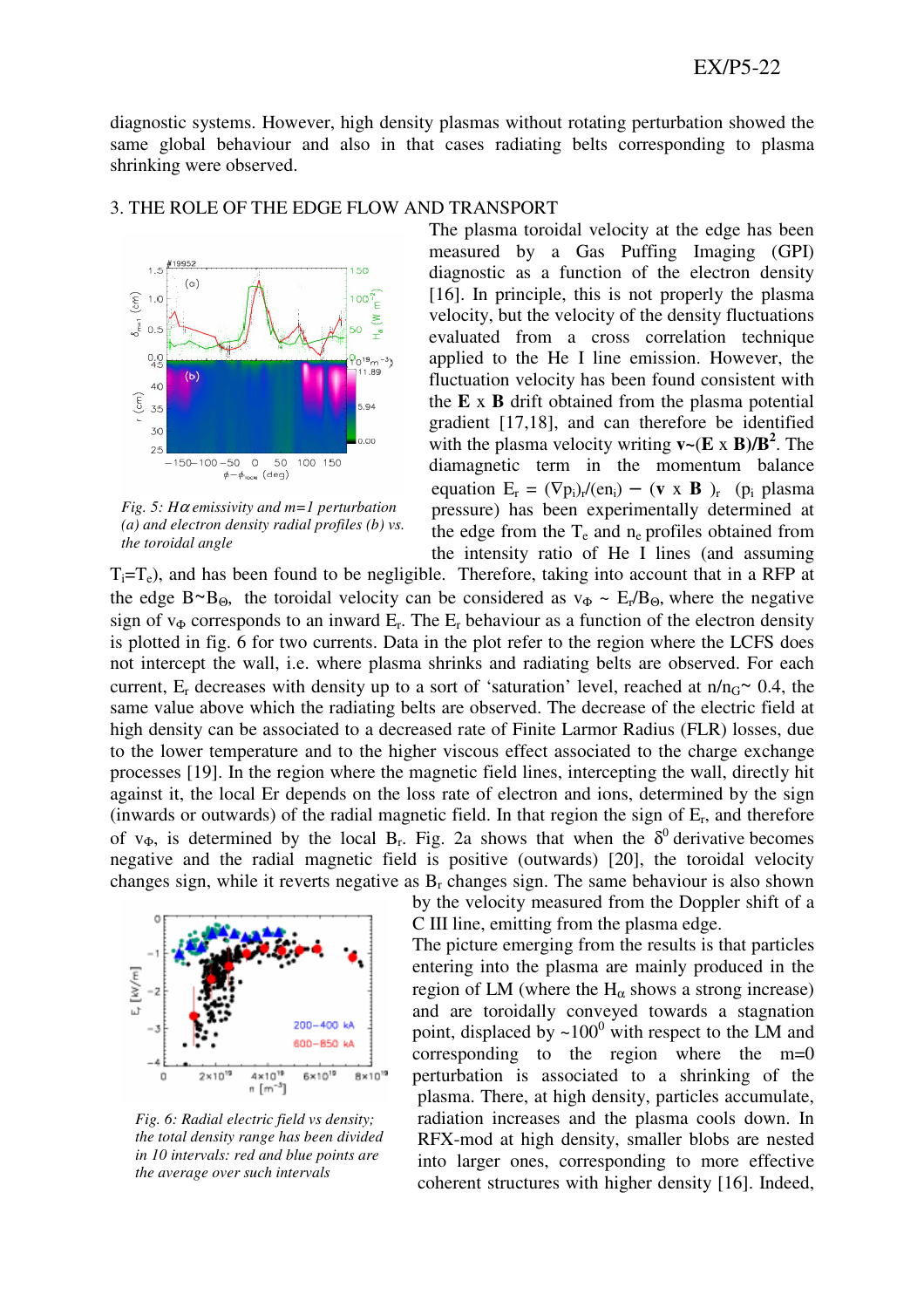also in Tokamaks the high density regimes are characterized by blobs at higher density [21]. Taking into account that a large part of transport, of the order of 50%, is due to blobs at  $n/n<sub>G</sub>$ > 0.3 [21,22], the density accumulation may be viewed as an accumulation of blobs with higher density. The effect is favoured by a turbulent diffusion coefficient  $D<sub>p</sub>$  (representing the contribution to the total of the coherent structures) decreasing with  $n/n<sub>G</sub>$ , as reported in [23] and showing no dependence on the toroidal angle. The diffusivity not related to blobs has been found to be well described as a Bohm-like diffusivity in RFX-mod. The edge electron temperature decreases with density [24], indicating that also the Bohm component of diffusivity is not expected to increase in the region of density accumulation. The question arises if a toroidal density gradient can be maintained against the radial diffusion. The radial diffusive flux D ∂n<sub>edge</sub>/∂r, evaluated on the basis of the diffusion coefficient experimentally determined for RFX-mod [25], is  $\approx 10^{22}$  m<sup>-2</sup> s<sup>-1</sup>, to be compared with a toroidal convective flux (that in the case of a RFP at the edge is a perpendicular flux)  $v_{\phi}$  n<sub>edge</sub>  $10^{23}$  m<sup>-2</sup> s<sup>-1</sup>. Summarizing, the density accumulation in the region of the plasma shrinking can be due to the combined effect of the flow inversion originated by the edge radial field and of the edge transport dependence on density.

## 4. – EFFECT OF THE MAGNETIC TOPOLOGY



*Fig.7 : Poincare' plot of the magnetic topology at the edge. Green line: reversal surface; magenta line: toroidal flux function*

The above discussion implies a strict link between the phenomenology at high density and the topology of the magnetic field, in particular of the m=0 modes. To study this point, the Hamiltonian guiding center code Orbit [26] has been applied, using as input perturbation the eigenfunctions calculated as solutions of the Newcomb's equations for  $m = 0$ , 1 and  $n = -1 - 24$  in toroidal geometry [27]. Fig.7 shows the resulting toroidal Poincare' plot for a discharge with  $n/n<sub>G</sub> = 0.8$ , at the time of the radiation peak. The toroidal field ripple  $\psi^0$  due to the m=0 and the

toroidal field reversal surface are also shown in the figure. A chain of  $m = 0$  islands is reconstructed, with the O-points aligned in the toroidal direction nearby the reversal radius. At  $\Phi < \Phi_{\text{lock}}$  the islands are pushed towards the wall, while islands at  $\Phi > \Phi_{\text{lock}}$  are shifted towards the axis. The region where  $\psi^0$  < 0, which is the region where the plasma flow reverts its direction and radiation peaks, can be subdivided in two parts: one (A) where  $\frac{\partial \psi^0}{\partial \Phi} < 0$ and B<sub>r</sub> is positive, and the other one (B), where  $\partial \psi^0 / \partial \Phi > 0$  and B<sub>r</sub> is negative. As a result of this modulation of the radial field, in region  $(A)$  m = 0 islands are elongated radially up to 5cm and they can touch the wall, while in region (B) islands are compressed to  $\approx 1$ cm and are topologically well defined. As electrons at the first order follow field lines due to their smaller Larmor radius, they can be expected to flow along the border of islands in region (A), and to intercept the wall, while this does not happen in region (B). As a consequence, confirming the qualitative discussion given in sec. 3, the application of the Orbit code indicates that in  $(A)$  an outward electron flux can induce an inward electric field, which is elsewhere outward due to FLR effects, determining the flow inversion which is at the basis of radiation condensation. The key role of the m=0 structure in influencing the plasma behaviour at high density is

inferred from the operation of RFX-mod in the so-called ultra-low q (ULq) configuration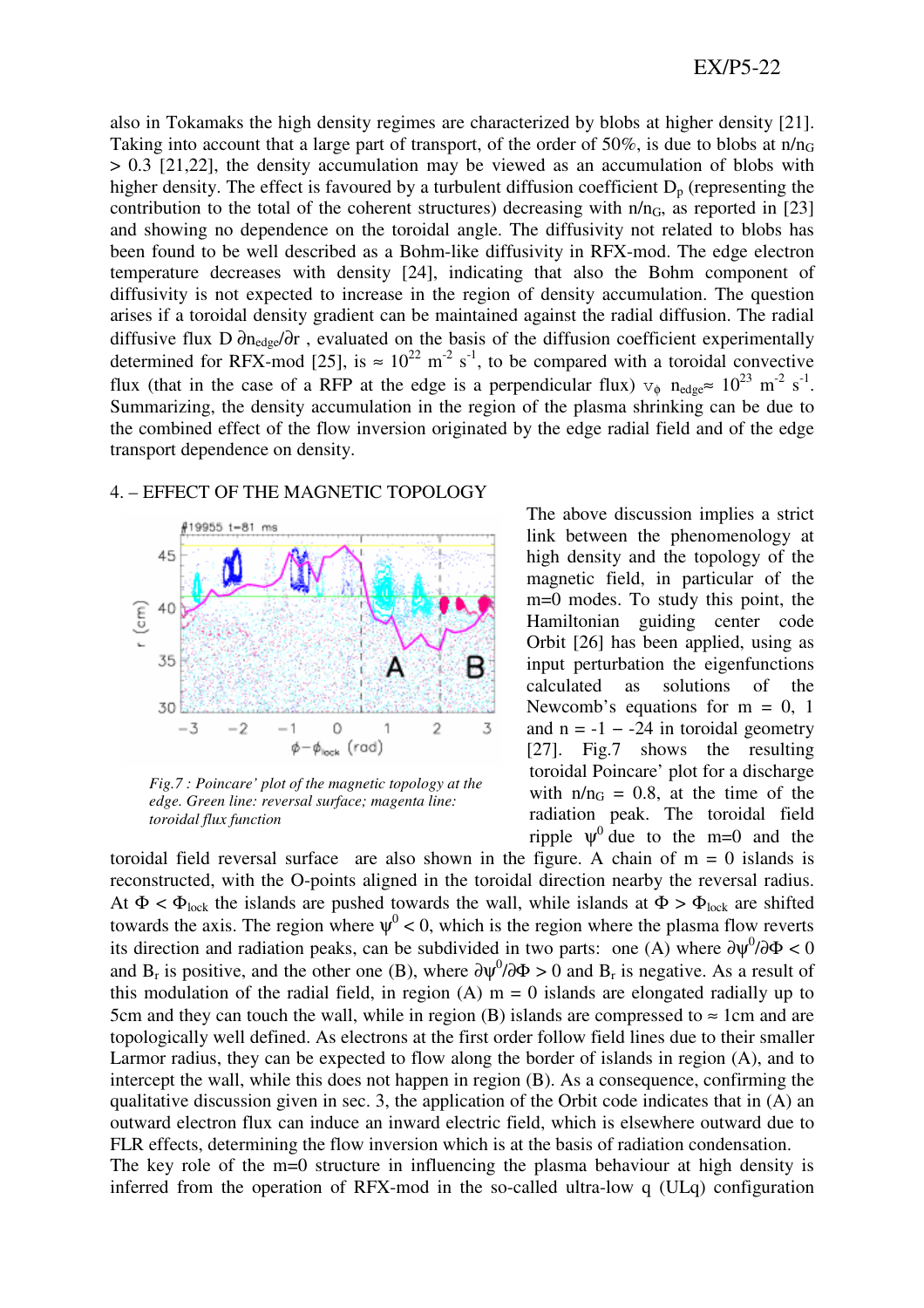

*Fig. 8: plasma current (top), Greenwald fraction and edge safety factor (bottom) time evolution in a Ulq discharge* 

[28], a screw pinch characterized by a safety factor in the range 0<q<1. In ULq plasmas a field reversal surface does not exist and the non linear coupling among the m=1 modes is poor, with a consequent negligible amplitude of the m=0. Discharges with sustained plasma current and  $n/n<sub>G</sub>$  exceeding 1 have been obtained, (fig. 8), suggesting that the achievement of RFP discharges with very low m=0 perturbation could allow the overcoming of the Greenwald limit.

## 5. COMPARISON WITH TOKAMAKS AND STELLARATORS

The phenomenology observed in RFX-mod at high density shares a number of similarities with Tokamaks and Stellarators. The radiating belts observed in RFX-mod resemble the phenomenology of MARFES observed in Tokamaks and Stellarators [5,29,2,30], usually attributed to a thermal instability [31,32] (exchanging the poloidal and toroidal direction, as at the edge in RFPs the parallel transport is poloidal). However, the radiating belts observed in RFX-mod, that as MARFES are linked to an edge cooling of the plasma, have an impact on the plasma discharge different than in Tokamaks and Stellarators. A simple power balance has been calculated in the highly radiating region, comparing the dissipated power (radiation plus neutral excitation and ionization) with the heat flux to the same region from the radial direction and along the magnetic fields lines, calculated perpendicularly to the m=0 perturbation as in [32].The radiated power is evaluated assuming a concentration of 1% of the electron density for carbon and oxygen. This local estimate, though crude and qualitative, shows that, due to the high effective correlation length at the edge, where the toroidal field is very low, the contribution of the heat flow along the field lines is by about one order of magnitude lower than the perpendicular heat flux. When the electron temperature becomes lower than 25 eV, the dissipated energy exceeds the total heating flux, thus implying a further decrease of the temperature itself. This negative power balance is a local effect: differently from what observed in Stellarators [9], in RFX-mod the total radiated power remains well below the total heat power. However, the edge cooling does not lead to a disruptive instability. Indeed, if on the one hand processes of electron ejection and temperature collapse recovery are not observed as in Stellarators [2,9], on the other hand a soft landing of the plasma temperature and current is observed, rather than a disruption as it happens in Tokamaks, due to a shrinking of the current channel with the onset of an  $(m=2,$ n=1) instability. To interpret the impact of the radially localized radiative process on the global plasma performance, a 1-dim transport model has been applied, that self-consistently evolves the MHD fields and includes part of the RITM code [34] for the evaluation of the neutral and impurity related terms. The code solves the equation for the safety factor  $q(r,t)$ assuming an Ohm's law with a dynamo term and a Spitzer's like resistivity, together with the main gas transport equations. In Fig. 9 the effect of an increase of the density is shown. Following a forced linear increase of the Hydrogen influx (a), the density increases as a whole by a factor about 3 reaching values close to the Greenwald density and turning into a slightly hollow shape. The density increase leads to a decrease of the temperature (b), as experimentally observed and also to a current decrease (c). This effect is due to the freezing of the dynamo at the beginning of the particle influx: the plasma current is no longer sustained against the increased resistivity, resulting in a soft landing of the discharge. In other words, to sustain a constant plasma current, a great enhancement of the dynamo field would be required. It is worth noting that at the end of the density injection the volume integrated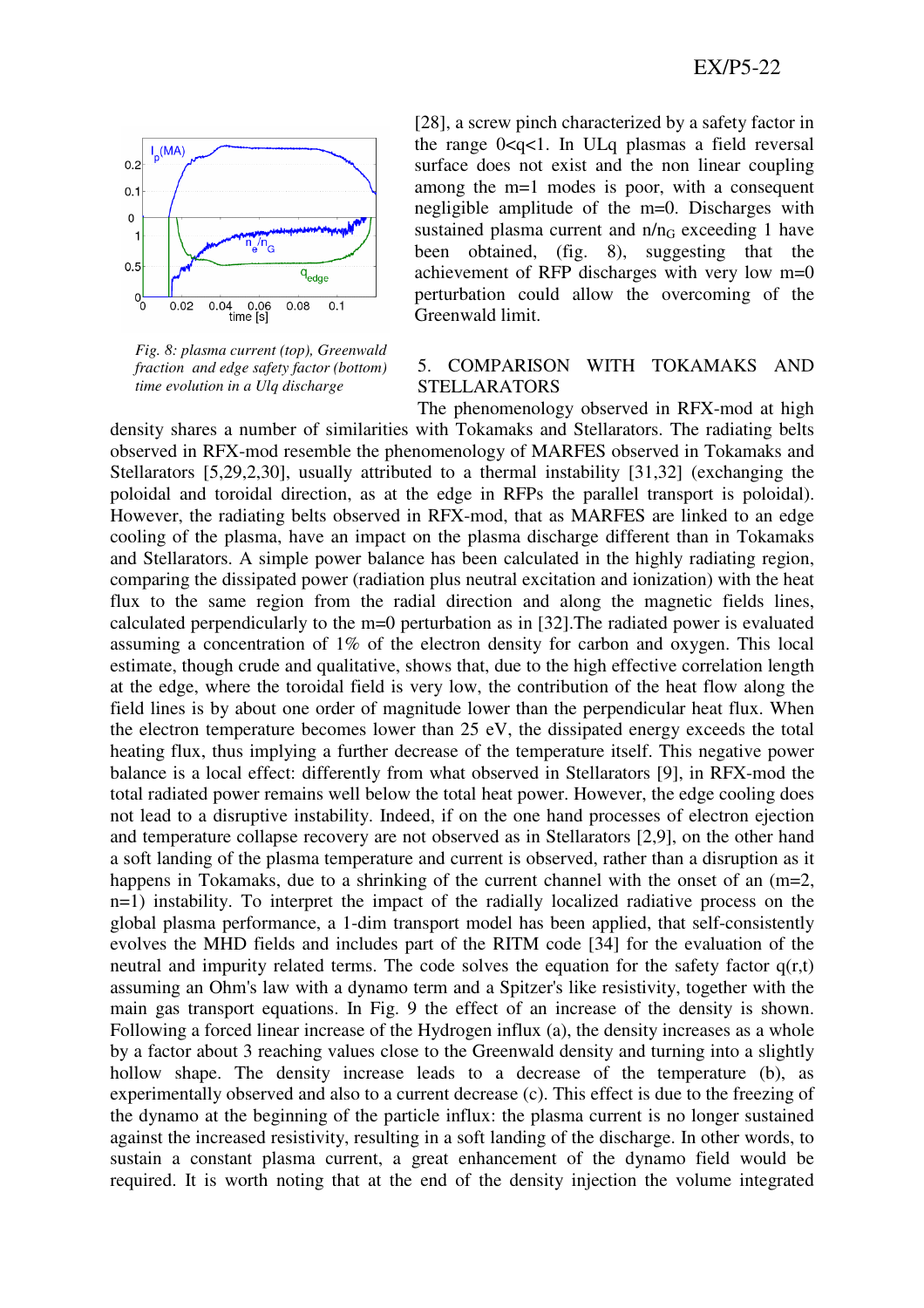radiation power turns out to be  $\sim$ 10-15% of the ohmic input power, consistently with the experimental global power balance.



*Fig. 9: Density (a), temperature (b) and poloidal field (c) profiles behaviour as obtained from the 1-dim model with time increasing particle* 

#### 6. CONCLUSION

The phenomenology observed in RFX-mod high density plasmas can be summarized as follows: when density approaches the Greenwald value, a poloidally symmetric radiation belt develops toroidally localized, with a corresponding edge accumulation of density. The proposed interpretation is based on a combined effect of the toroidal flow inversion occurring where the magnetic field lines intercept the wall and of a decreased diffusivity at high density. A strict relation has been observed between radiation and magnetic topology: the radiating belt is observed where the plasma is shrunk due to the m=0 perturbation. The importance of the m=0 structure is confirmed by discharges in the ULq configuration, where it is greatly reduced and density can exceed the Greenwald value.

The radiating belt may be assimilated to the phenomenology of MARFES, observed in Tokamaks and Stellarators. In RFPs also it corresponds to a progressive cooling down of the plasma edge, radially extending towards the plasma core and with a dissipation locally exceeding the total heat flux. However, in RFPs the onset of this thermal instability does not end disruptively, but corresponds to a soft landing of the plasma discharge, associated to a dynamo uncapable to sustain the current with the increased resistivity.

The open issue remains of the sustainment of a steady state high current RFP discharge at high density, in particular in the highly performing QSH regime. The results discussed in the paper suggest that a possible way relies on a strong reduction of the m=0 perturbation, which is naturally achieved in QSH. At the same time, the operation at higher density can be favoured by a better control of the wall conditioning and recycling reduction, (for example applying techniques such as wall lithization), with a more efficient core plasma fuelling (pellets). Experiments on these directions are ongoing.

**Acknowledgements:** This work was supported by the European Communities under the contract of Association between EURATOM/ENEA.

#### **References:**

[1] Greenwald M., "Density limits in toroidal plasmas", Plasma Phys. Contr. Fus. 44 (2002) R27-R80

[2] Wobig H., "On radiative density limits and anomalous transport in stellarators", Plasma Phys. Contr. Fus. 42 (2000) 931

[3] Tokar M.Z.,Kelly F.A.,Loozen X. "Role of the thermal instabilities and anomalous transport in threshold of detachment and multifaceted asymmetric radiation from the edge (MARFE)", Phys. Plasmas 12 (2005) 052510